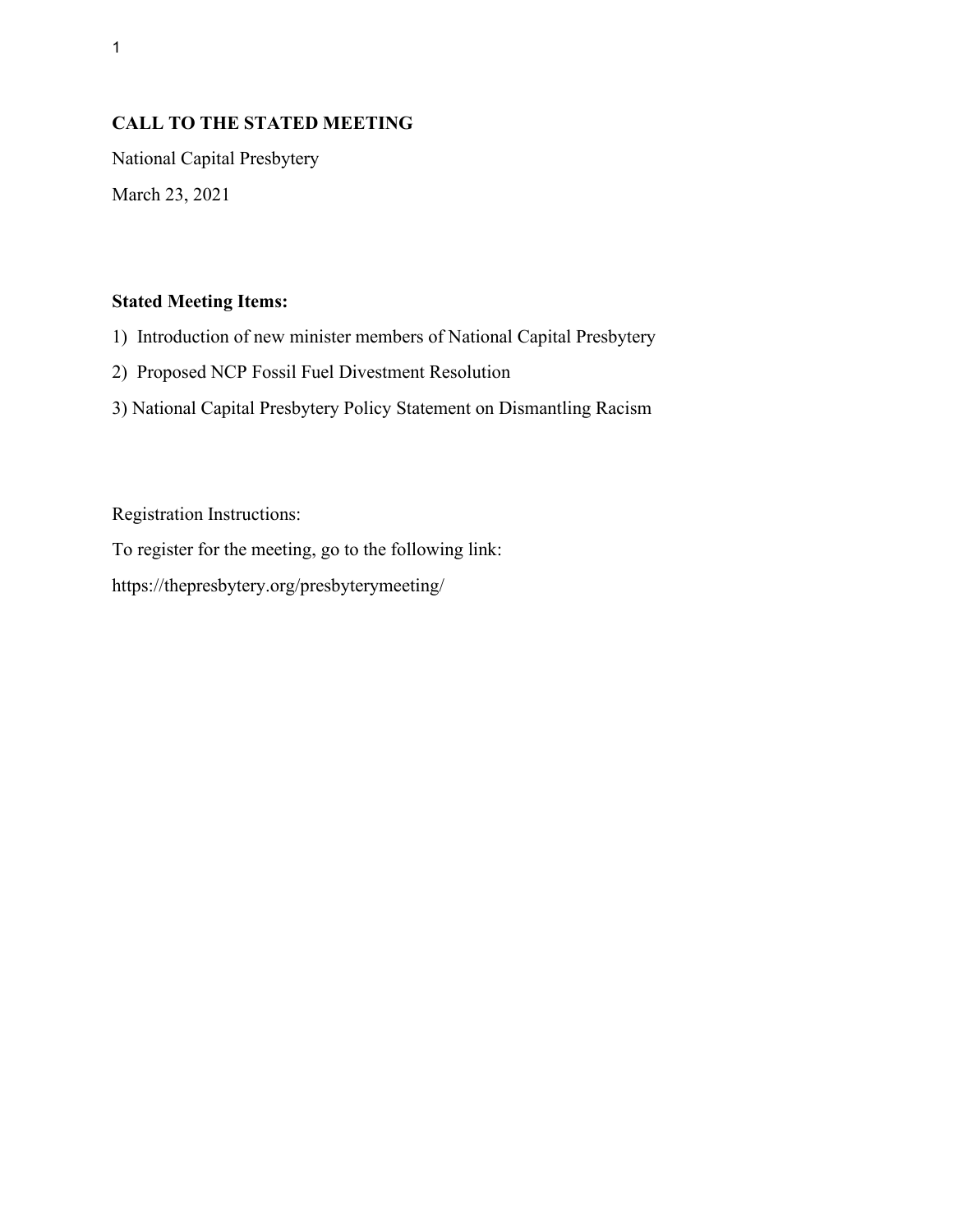#### March 12, 2021

2

Greetings dear siblings in Christ,

As I write this letter Presbytery Committees, Staff and invited participants are busy preparing for our approaching Presbytery meeting on March 23, 2021. This will be our 4<sup>th</sup> virtual meeting during my tenure as your moderator. Thus far, each meeting has been a success as the Zoom platform has afforded our gathering a medium for worship and for performing the work necessary to the vision and mission of the National Capital Presbytery. Moving forward, aided by your comments in the evaluations, our staff has designed a modified approach for the virtual March meeting, one that returns to the former model of Presbytery meetings at National where the meeting began with worship in the Sanctuary, then adjourned to Stone Hall for the business portion of the meeting. In similar manner, we will begin the March meeting with worship in one Zoom link, then recess as we move to a different Zoom link to do the business that will be before the body for consideration. The difference of course, is that rather than physically moving from one location to another, we will move from one Zoom link to another. The first link will be in the regular meeting format that allows everyone to use the gallery view and the chat feature. The second link, following the recess, will open in the webinar format that facilitates discussion and voting on motions in an orderly manner.

Another change that we believe will be an aid to commissioners in the meeting concerns the Open Spaces offerings. There will be three open spaces, each with a direct connection to the subject-matter of this meeting. First, our worship leader for this meeting is **Rev. Dr. Brian K. Blount** New Testament scholar and President of Union Presbyterian Seminary. Rev. Blunt will lead an Open Space discussion on work at Union.

Next, the **Dismantling Racism Team** will lead a discussion in Open Space on the NPC Policy Statement that will be considered for approval during the business meeting. Elder Elsie Reid and other team members will be in the Space to lead the discussion and answer questions.

The third Open Space will be led by Elder Mark Eakin and other representatives from the **Earth Care Network** to discuss the NCP Fossil Fuel Divestment Resolution that will be before the body for consideration and approval during the business meeting.

As always, I urge you to download and read the materials in advance of the meeting. The materials will be posted on the NCP website.

I truly thank you for your patience and support as we continue to work towards being God's body in the world, to His glory. Peace and grace,

Michael L. Rankin

NCP Moderator

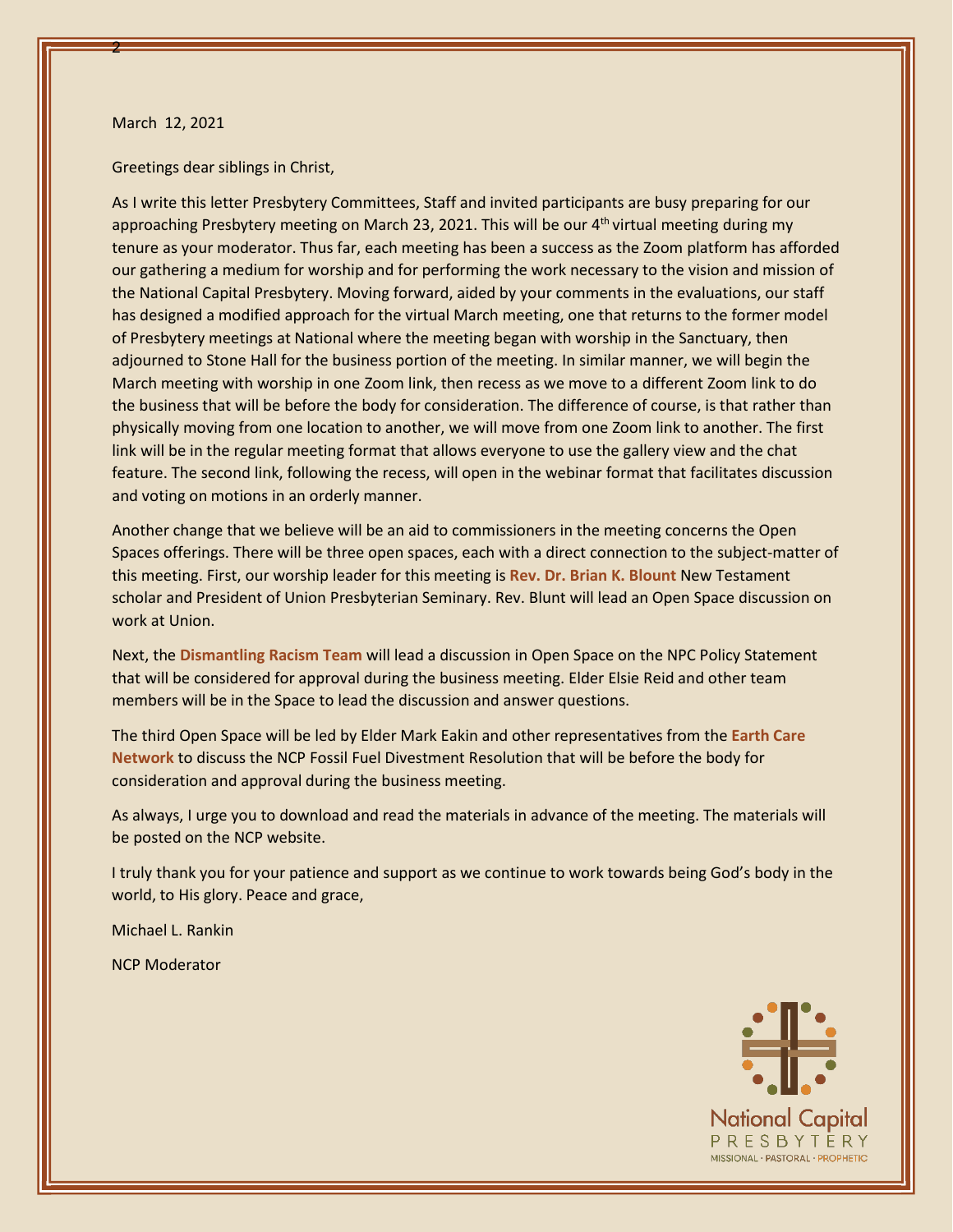**Stated Meeting National Capital Presbytery March 23, 2021 Via Zoom**

# **We Gather in Community**

| <b>6:00PM CALL TO ORDER AND PRAYER</b>                     | Elder Michael Rankin, Moderator           |
|------------------------------------------------------------|-------------------------------------------|
| 6:10PM OMNIBUS MOTION pp 4-5                               | Elder Jan Moody, Stated Clerk             |
| <b>6:15PM TRANSITIONS</b>                                  | Rev. John Molina-Moore, General Presbyter |
| <b>ACTION ITEMS</b> pp 6-12                                |                                           |
| <b>6:30PM NCP Fossil Fuel Divestment Resolution/Motion</b> | Elder Charles Barber                      |
|                                                            | Elder Mark Eakin                          |
|                                                            | Elder Charles Kuo                         |
| 7:00PM NCP Policy Statement on Dismantling Racism/Motion   | Rev. Edwin Andrade                        |
| Affirmation of Faith                                       | Rev. Bev Swayze                           |
| Benediction                                                | Elder Michael Rankin                      |
| <b>Meeting Leaders</b>                                     |                                           |
| Elder Michael Rankin, NCP Moderator                        |                                           |
| Elder Jan Moody, Stated Clerk                              |                                           |
| Rev. John Molina-Moore, General Presbyter                  |                                           |
| Elder Charles Barber, Leadership Council Chair             |                                           |
| Elder Charles Kuo, MCC Chair                               |                                           |
| Elder Mark Eakin, EarthCare Network member                 |                                           |
| Rev. Edwin Andrade, Dismantling Racism Team member         |                                           |
| Rev. Bev Swayze                                            |                                           |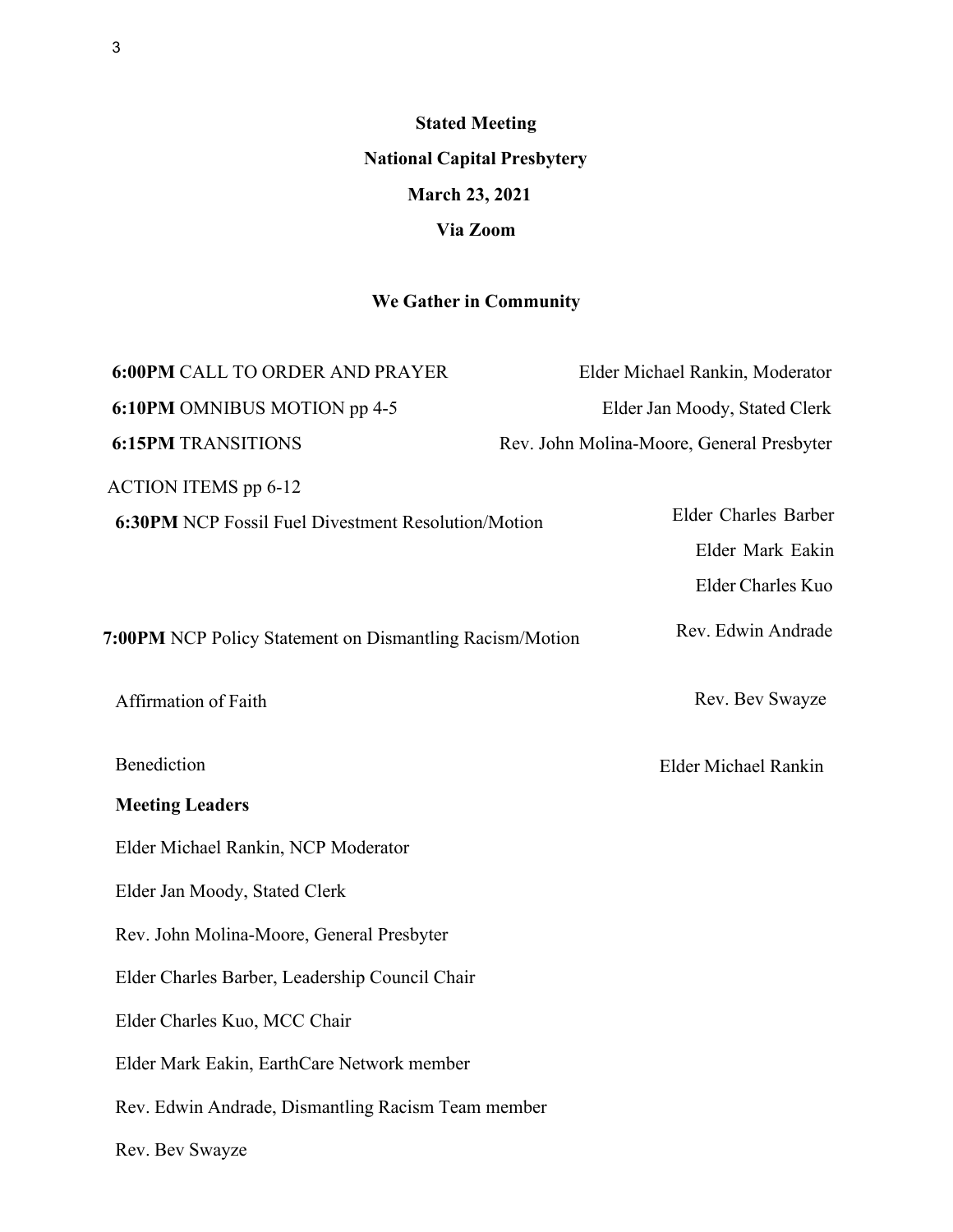### OMNIBUS MOTION

### *From the Stated Clerk*

• The Stated Clerk moves the approval of the minutes of the January 26, 2021 presbytery meeting.

• The Stated Clerk moves that presbytery receive the report of the following commissions

and dismiss the commissions with thanks:

- o The commission to install the Rev. Dr. Ron Hankins as pastor of Silver Spring
	- Presbyterian Church, February 7, 2021 at 3:00 PM via Zoom
- o The commission to install the Rev. Matthew Pooley as pastor of Patuxent Presbyterian Church, Feb. 21, 2021 at 3:00 PM via Zoom
- The Stated Clerk, having received a written request from the clerk of session of Faith Presbyterian Church, moves approval of an exception to the Book of Order rule G-2.0404 which limits the term of call for elders to two consecutive terms of three years each for Elder Edward Jones to extend his term on the session of Faith Presbyterian Church for one year.

### *From the Nominating Committee*

## **ACCP**

c/o 2024 Ronald Flowers, RE, Northminster PC

### **CDC**

c/o 2023 Joyce Rarumangkay, RE, Clifton

c/o 2022 Norman Cobb, RE, First United Presbyterian Church of Dale City

### **Leadership Council**

c/o 2024 Miriam Dewhurst, RE, New York Avenue PC

c/o 2024 Rev. Neill Morgan, TE

### **MCC**

- c/o 2024 Rev. Jean Brown, TE
- c/o 2023 Rev. Dwight Peace, TE
- c/o 2022 George Kerr III, RE, Westminster PC (DC)
- c/o 2022 Yenny Delgato, RE, Bethesda PC
- c/o 2022 Roland Frenck, RE, Darnestown PC
- c/o 2022 Patricia Petty Morse, RE, Northminster PC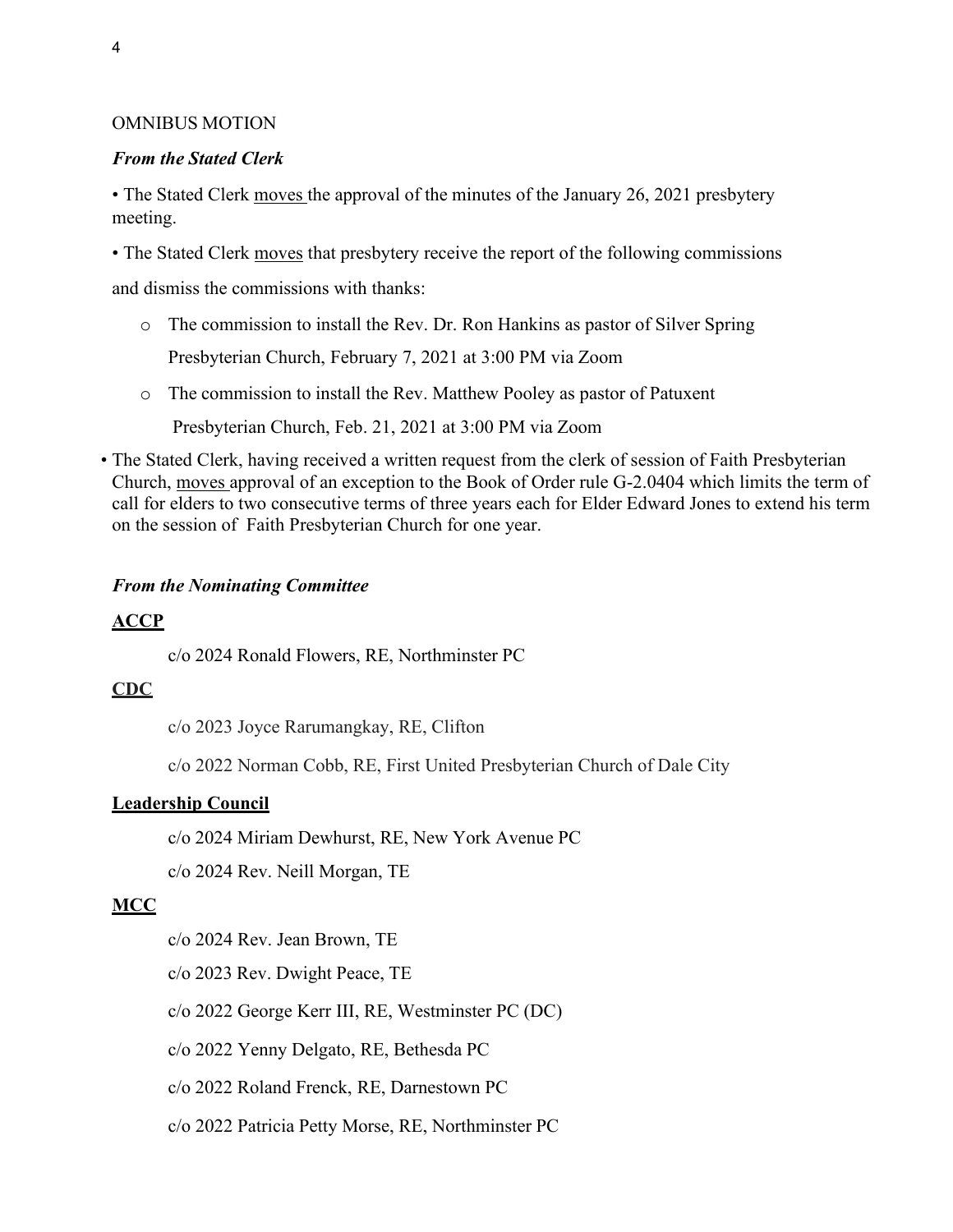### **Personnel**

c/o 2023 Rev. Sterling Morse, TE

c/o 2023 Dan Schlotke, RE, National PC

# **Prep for Ministry**

c/o 2022 Rev. David Bowerman

c/o 2022 Rev. Chuck Booker

c/o2 021 Alan Wisdom, RE, Georgetown PC

### **Bills and Overtures**

c/o 2023 Miriam Dewhurst

c/o 2023 Mark Eakin

### *From Leadership Council*

Mark Eakin, Chair, Bills and Overtures Committee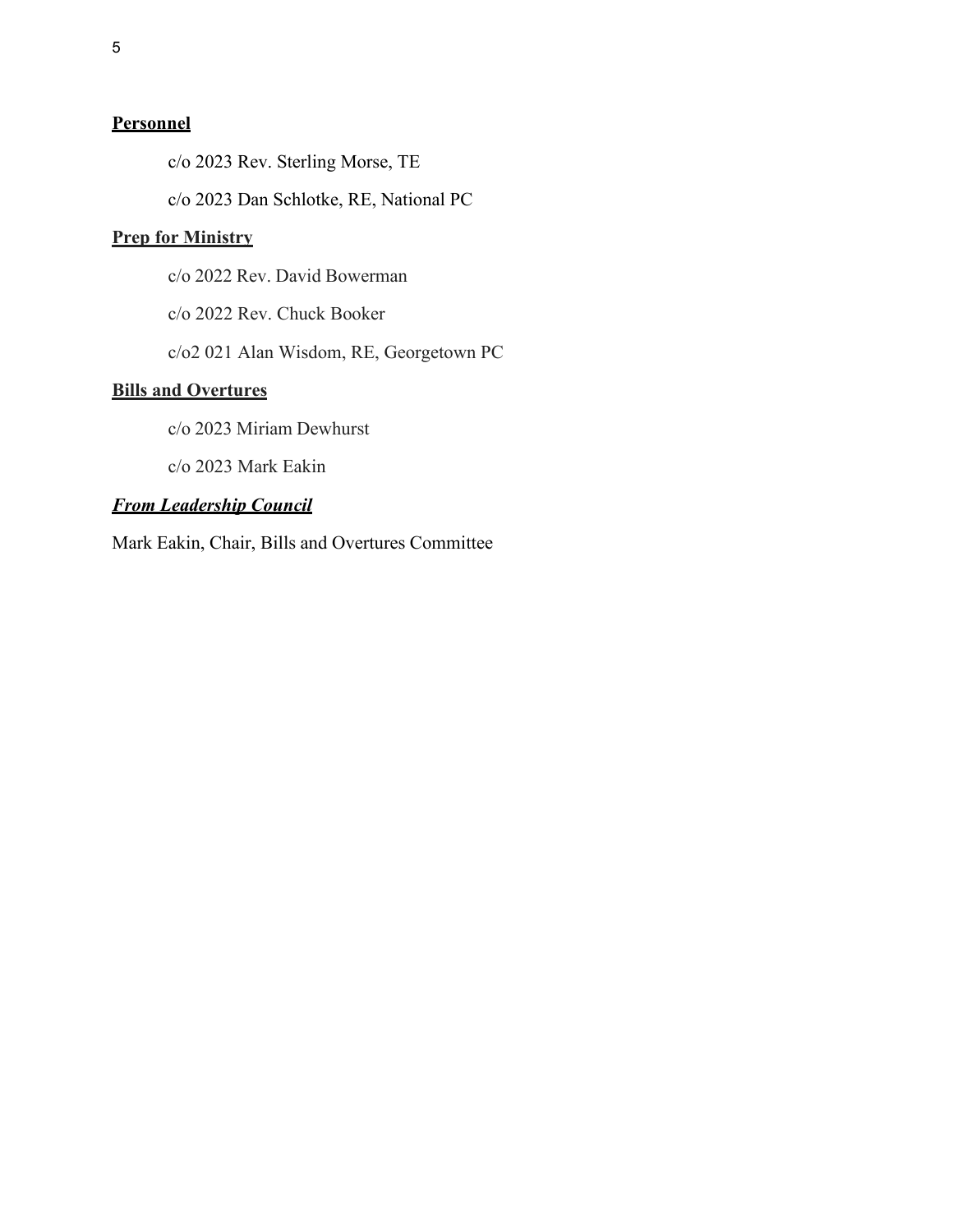#### **Action Items for March 23, 2021 NCP Meeting**

### MOTION 1

Leadership Council moves that NCP approve the recommendation from MCC of the following NCP Fossil Fuel Divestment Resolution

#### **NCP Fossil Fuel Divestment Resolution**

#### Whereas;

National Capital Presbytery expresses its profound concern about the destructive effects of climate change on all God's creation, including a disproportionate impact on communities of persons of color, those living in poverty, and in the least developed countries; the elderly and children; and those least responsible for the emissions of greenhouse gases. The National Capital Presbytery thus recognizes the moral mandate for humanity to shift to a sustainable energy plan in a way that is both just and compassionate. This mandate compels us to action as a presbytery to divest from the fossil fuel industry even as we reduce our use of fossil fuels and shrink our carbon footprint and

#### Whereas;

National Capital Presbytery acknowledges that those working in the fossil fuel sector may suffer economic disruptions and personal hardships as the world transitions from obtaining its energy from fossil fuel sources to renewable energy sources and therefore, the NCP supports efforts of the PCUSA to use its resources to assist fossil fuel workers through this transition; therefore be it

#### Resolved,

NCP will call upon the Leadership Council of the National Capital Presbytery to:

- a.Amend the "Prohibited Investments" subsection of Section 9 of *NCP Financial Policie*s, as follows: "6. Investments in fossil fuel companies: The assets in the Portfolio shall not be invested in any company listed in the Carbon Underground 200 or companies listed in the Global Industry Classification Standard (GICS) 101010 and 101020."
- b.Direct the Investment Committee to ensure compliance with subsection 3a of this overture by December 2022.
- c.Request regular updates from the Investment Committee to the Leadership Council detailing progress made towards bringing the Portfolio into compliance with subsection 3b.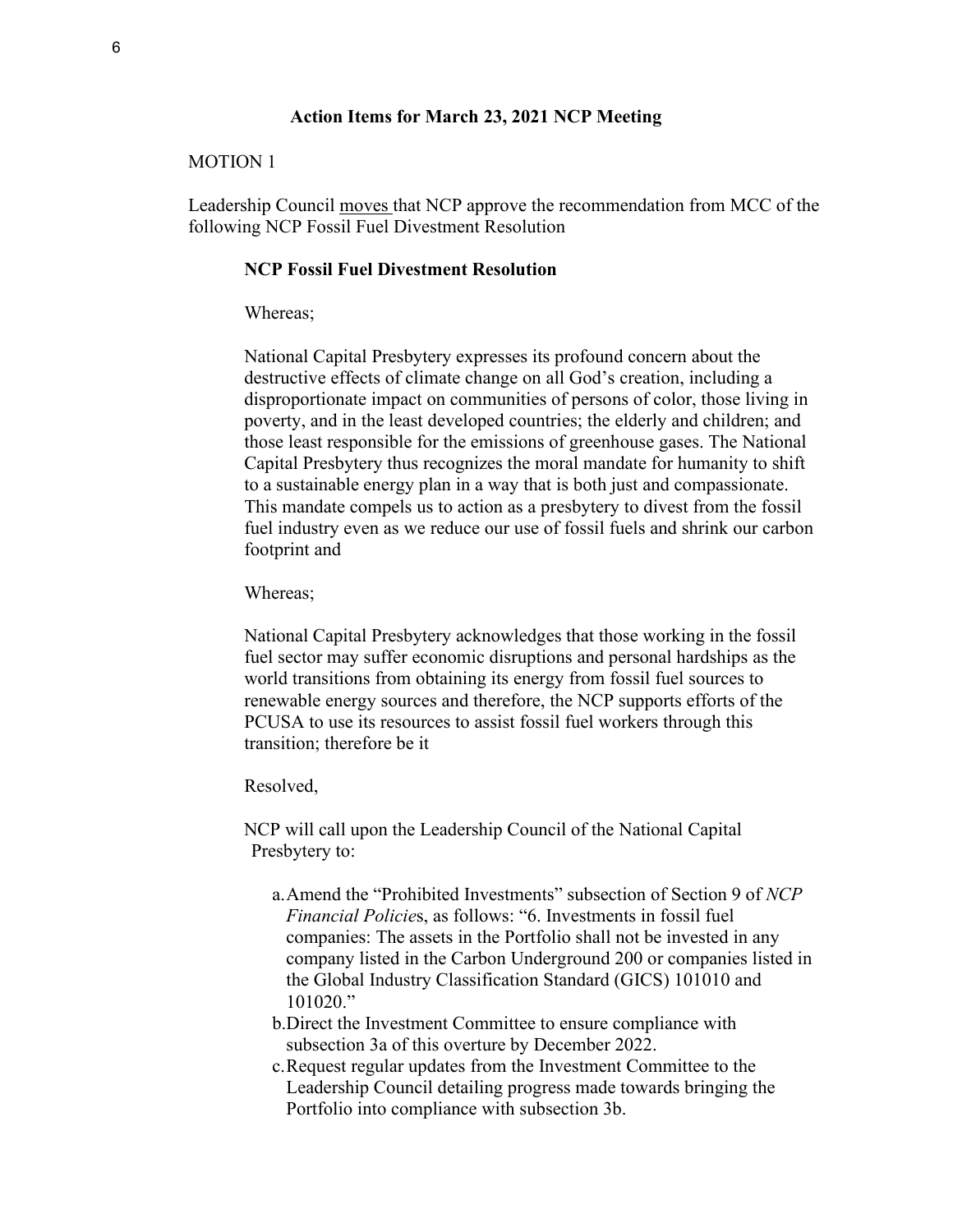Resolved,

NCP will call upon the Stated Clerk of the Presbytery to inform the member congregations in the Presbytery of the passage and implementation of this resolution.

### **Rationale**

During the last two General Assemblies  $(221<sup>st</sup>$  in 2014 and  $222<sup>nd</sup>$  in 2016) our denomination debated divestment from the fossil fuel industry. In 2018 an overture to divest was to have been on the docket of the GA, but because of the pandemic only constitutional and business questions were addressed by the GA.

- In 2014, the Presbytery of Boston sent the overture "On Divestment from Fossil Fuel Companies" with 11 presbyteries concurring.
- In 2016, the Presbytery of San Francisco sent the overture "On PC(USA) Fossil Fuel Divestment" with 30 presbyteries concurring.
- In 2018, the Hudson River Presbytery submitted an overture to the GA asking the PCUSA Foundation and Pension Fund to divest from its holdings in fossil fuel companies with 40 presbyteries concurring. No single overture has ever been presented to the PCUSA will so many presbyteries concurring.

We are proud to say that, in each of these years, the National Capital Presbytery voted overwhelmingly to be one of the concurring presbyteries. **If we feel so strongly about divesting the PCUSA's funds, we should be willing to do the same with the NCP's own funds.**

Prior to the 222<sup>nd</sup> Assembly, nine former moderators signed a letter urging the commissioners to support the overture to divest.<sup>1</sup> Their reasoning included, "Because of the grave and urgent threat of climate change and the fossil fuel sector's welldocumented and unyielding refusal to change, it is no longer morally or ethically right for the PC(USA) to profit from companies that are creating ecological destruction and human suffering on such a monumental scale." At the conclusion of the 222<sup>nd</sup> Assembly, Bruce Reyes Chow, Moderator of the 218<sup>th</sup> General Assembly tweeted: "While there have been many #GA222 decisions that have gone the way I had hoped, our failure to divest in fossil fuels is a monumental miss."

Synods, presbyteries and churches are starting to have their own divestment discussions. The Synod of the Northeast, Hudson River Presbytery, the Presbytery of San Francisco, and the Presbytery of Boston have all voted to divest from fossil fuels. Tallahassee First Presbyterian, White Plains Presbyterian, and First Presbyterian Palo Alto are among congregations that have voted to divest from fossil fuels.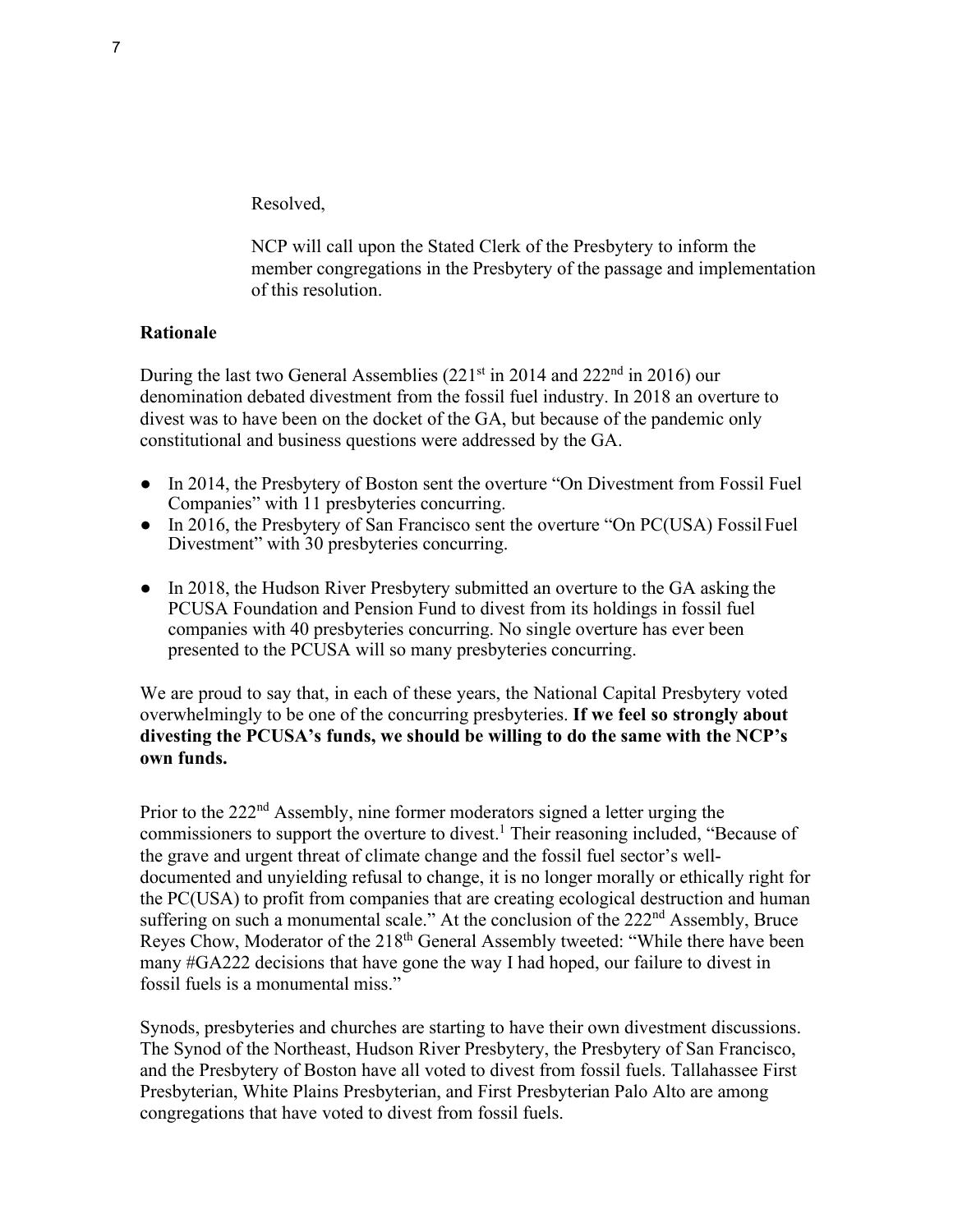The primary reason the overture to divest from fossil fuels did not pass at the last two GA's is that the Mission Responsibility Through Engagement Committee (MRTI) argued for continuing shareholder engagement. The Presbyterian Foundation, which manages the PCUSA's endowment funds, follows the lead of the MRTI. The Foundation, however, has subsequently established a fossil-free fund, of which congregations and other bodies, such as presbyteries, can take advantage. As the Foundation notes: "The Foundation's subsidiary, New Covenant Trust Company (NCTC), is providing fossil free managed strategies to congregations and other clients that desire a customized approach. This offers congregations and others a way to meet their objectives and align with their values."

In our own presbytery, in March 2016 we approved the following Creation Care Policy.

Peace and justice are God's plan for all creation. The Earth and all creation belong to God. God calls us to be careful, humble stewards of this Earth, and to protect and restore it for its own sake, and for the future use and enjoyment of the human family. As God offers all people the special gift of peace through Jesus Christ, and through Christ reconciles all to God, we are called to deal justly with one another and the Earth.

Therefore, the National Capital Presbytery and its member churches covenant to become God's creation care stewards by pledging to do and be the following:

1. Our **worship** and discipleship will celebrate God's grace and glory in creation and declare that God calls us to cherish, protect and restore this Earth, by, for example, devoting a worship service to Earth care, having a Moment for Mission related to Earth care, and using locally grown flowers in the church.

2. In **education**, we will seek learning and teaching opportunities to know and understand the threats to God's creation and the damage already inflicted. We will encourage and support each other in finding ways of keeping and healing the creation in response to God's call to Earth-keeping, justice, and community. NCP congregations might choose, for example, to offer classes for children, youth, and adults that help them understand humankind's stewardship role in caring for the Creation and the harmful human and natural consequences of ignoring God's call.

3. Our **facilities** will be managed, maintained, and upgraded in a manner that respects and cherishes all creation, human and non-human, while meeting equitably the needs of all people. In our buildings and on our grounds we will use energy efficiently, conserve resources, and share what we have in abundance so that God's holy creation will be sustainable for all life and future generations. NCP congregations might consider, for example, upgrading lighting in their facilities with LED lights, post reminders on light switches to turn them off when not in use, plant native species and a butterfly garden, and greatly reduce the use of fertilizers and pesticides.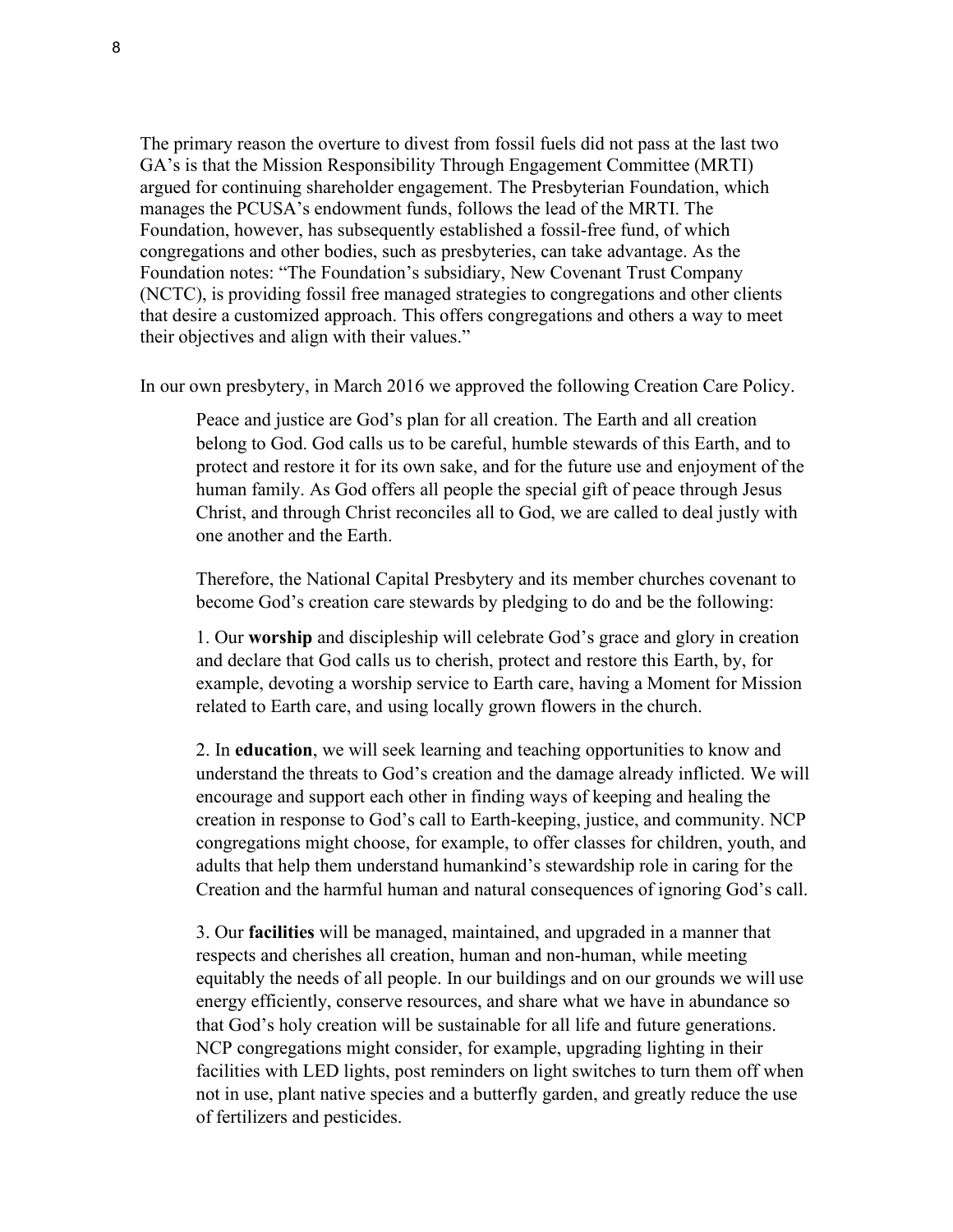4. Our **outreach** will encourage public policy and community involvement that protects and restores the vulnerable and degraded Earth as well as oppressed and neglected people. We will advocate for eco-justice, sustainable food policies, and reduction of waste of every kind. We will be mindful that our personal and collective actions can positively or negatively affect our neighborhood, region, nation and world. We will seek to achieve environmental justice through coalitions and ecumenical partnerships. NCP congregations might consider, for example, holding a rummage sale, participating in rebuilding projects, like Habitat for Humanity, and making public officials aware of the congregation's support for earth care related issues.

Addressing climate change is about working together for the greater good of the Kingdom of God and bringing the love of Jesus Christ to the world. Communities in Alexandria, VA, and Prince George's County face huge risk of sea level rise. We must consider those who live in proximity to the ocean and the Chesapeake Bay, whose lives and homes are threatened by rising sea levels caused by climate change.

Our work to combat climate change is inspired and sustained by two Biblical mandates:

Genesis 2:15, "And the Lord God took the human and put the human in the Garden of Eden to work it and to keep it."

Matthew 25: 40 "Truly I tell you, whatever you did for one of the least of these brothers and sisters of mine, you did for me."

When we continue to invest in fossil fuels, we are not being good stewards of what God has given to us – all of God's creation. And we are putting at risk "the least of these" who are disproportionately harmed by the catastrophic effects of climate change.

### *Additionally, the commissioners to the 222nd General Assembly considered the following rationale:*

In 1981, our church made clear through the document "The Power to Speak Truth to Power" the importance of transitioning away from a fossil fuel-based economy.

In 2008, our church made clear through the document "The Power to Change" that the catastrophic effects of climate change make this transition essential to the preservation of human life and God's good creation.

For over two decades, our church's Committee on Mission Responsibility through Investment has engaged in shareholder action with fossil fuel companies. They have done an exemplary job but have made no impact in addressing Climate Change. When the best people we have make so little progress, the fault lies with an intractable industry,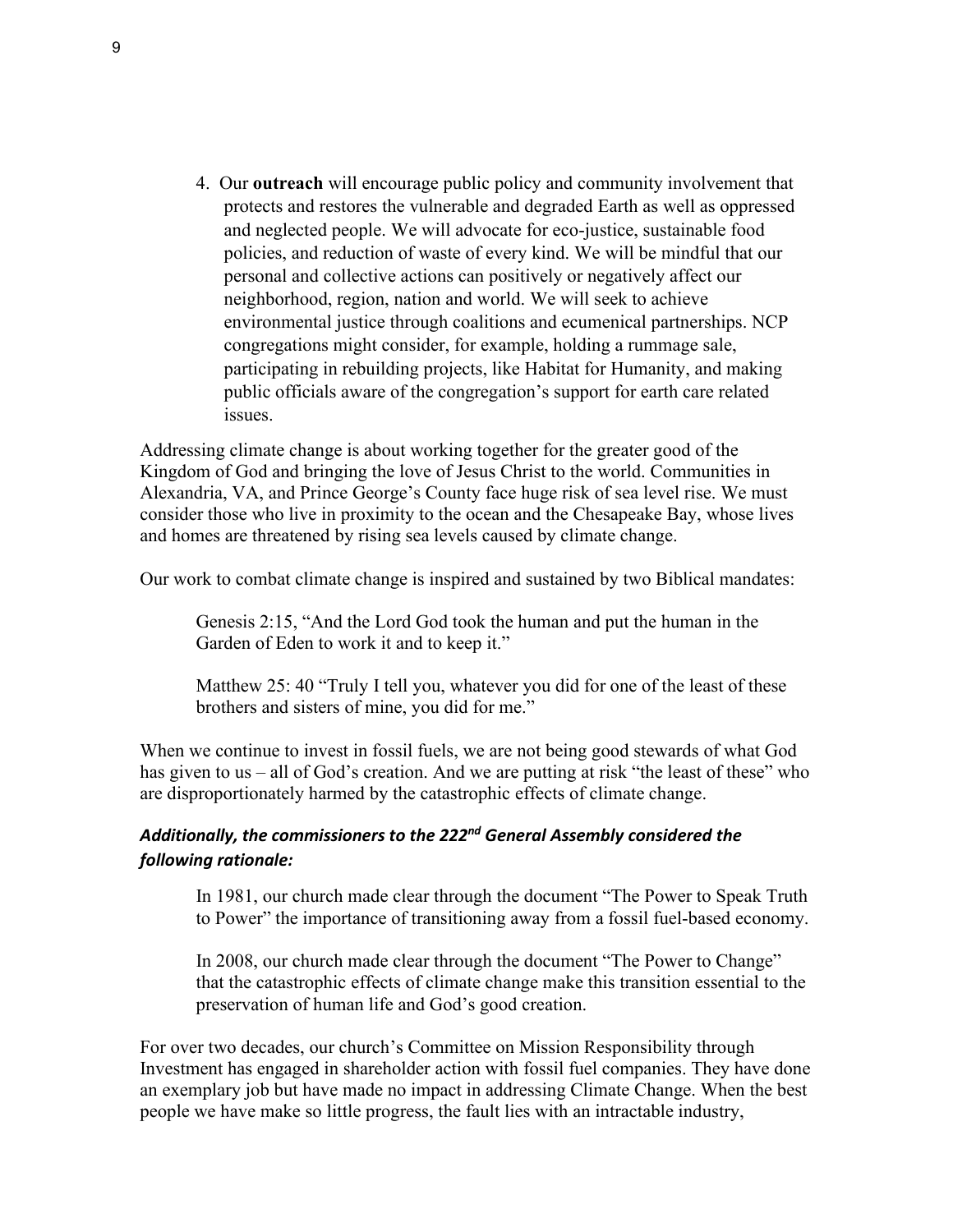obsessed with profit at the expense of the Creation.

Some argue that we will not make as high a rate of return on non-fossil fuel investments. While that may have been true at one point, now investing in socially responsible ways is every bit as profitable as investing in fossil fuel companies. Another huge risk to consider is the enormous amount of assets that fossil fuel companies have in the ground. As our society inevitably turns away from fossil fuels to renewables, these assets, which drive their stock prices, will become useless. Investing in fossil fuel companies then is like investing in the buggy whip industry when the world is turning to automobiles.

Many claim that it is inconsistent to divest from fossil fuels while we are members of a society that is addicted to them. This is true. But it is equally inconsistent to attempt to rehabilitate that society while invested in its addiction.

Even as we continue working to mitigate the climate crises, we must shed the burden of our investments in climate destruction. This act will speak more loudly and more clearly than any prophetic declaration we have voiced to date.

We, as Christians, have the privilege, responsibility and obligation to speak with moral authority on issues of great importance. However, the power and clarity of prophetic voice is easily stained by hypocrisy and inconsistency.

It's time to put our money where our mouth is. It's time to divest from fossil fuels.

<sup>1</sup> <http://www.fossilfreepcusa.org/moderators-letter/>

### MOTION 2

Leadership Council moves that the presbytery approve the National Capital Presbytery Policy Statement on Dismantling Racism.

### **National Capital Presbytery Policy Statement on Dismantling Racism**

Purpose:

The purpose of this policy is to acknowledge the pervasive sin of racism in our church and society and commit National Capital Presbytery (NCP) to the work of confronting and dismantling racism. NCP shall seek to accomplish the missional work of building the body of Christ by requiring anti-racism training for our clergy and by marshalling credible, trusted resources to enable and better equip our congregations as they examine and confront the issues of racial injustice, systemic racism, restorative justice, and racial healing.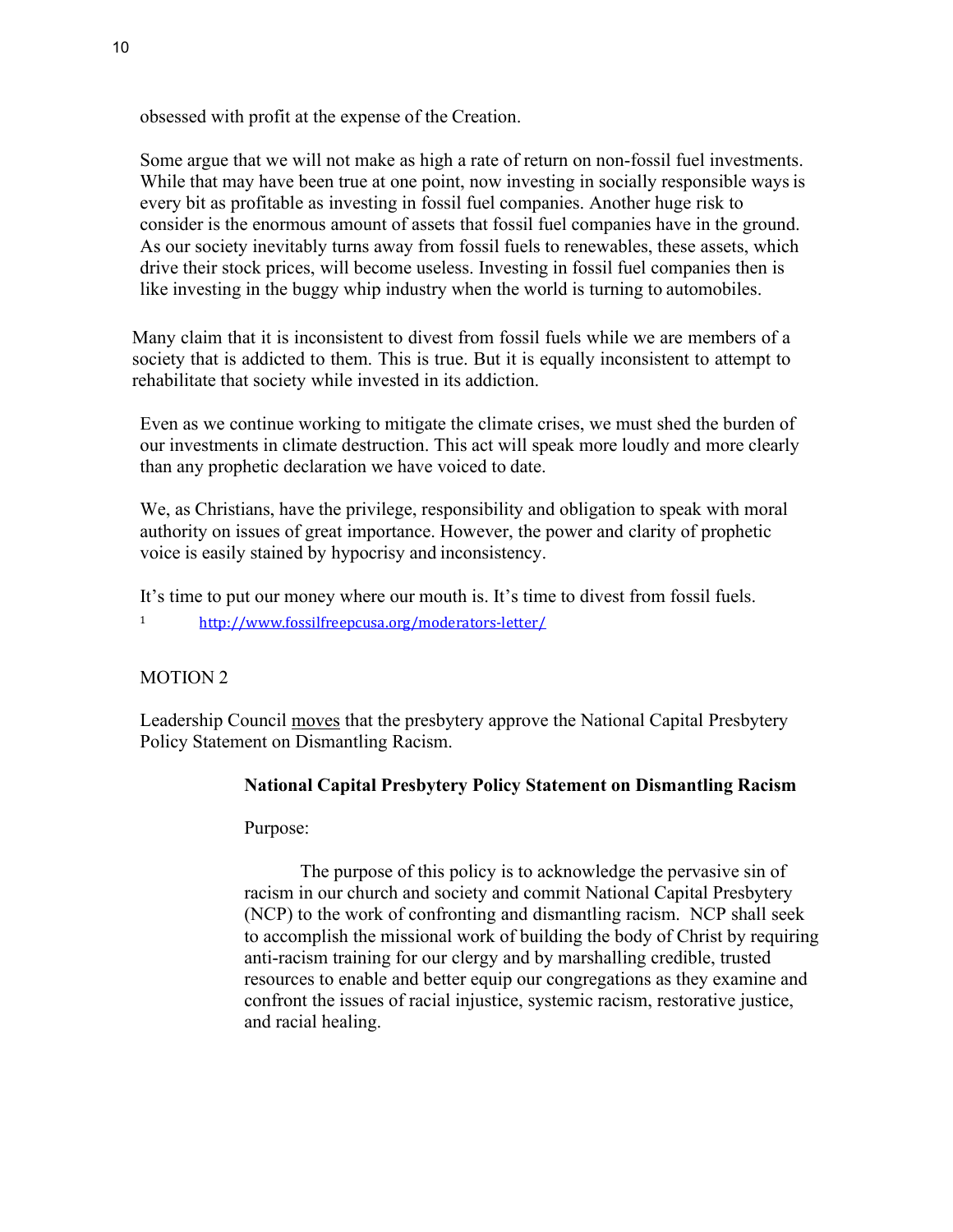#### Rationale:

Racism is more than individual acts of bigotry or prejudice. Racism is any system, institution, or cultural practice or tradition, which protects or prefers the lives, property, and status of White people--or any group which takes power over another, at the expense of our siblings of color or other marginalized persons or groups. Racism is contrary to the Gospel injunction to love God and our neighbor as ourselves. Scriptures teach us that though we are individually unique, we are collectively, as children of God, one in God's eyes, equally beloved by God. As disciples of Jesus Christ, NCP will engage in this transformative work as we seek to build the beloved community of Christ where there is neither "Jew nor Greek…no longer slave or free…no longer male or female, for all of you are one in Christ Jesus." Galatians 3:28.

#### Implementation:

- 1. The first component of the policy is structured education**.** NCP shall offer **training** for our clergy, lay leadership, and member congregations on racial and social justice. The Dismantling Racism Team will select a non-profit organization dedicated to catalyzing social justice through service and "allyship" to offer this training.
	- a. Attendance at the workshop is **mandatory** for:
		- 1) all minister members of NCP. NCP ministers must participate fully in one of the proffered workshops over the next three years, *i.e*., during 2021, 2022 and 2023.
		- 2) all NCP Staff

The cost of the training module will be paid from NCP funds. The Committee on Ministry will maintain a roster of those needing and those who have completed the training and will report the list to the Stated Clerk annually.

- b. Attendance at a workshop is **encouraged** for:
	- 1) Chairs of NCP committees and commissions, church staffs, including directors of music, education, and youth, as well as members of NCP congregations, so that NCP may learn more about the work of identifying and ending racism.
- c. NCP invites and encourages clergy and lay members to embrace this discipline of training and commit to the work of confronting and ending racism. The training will provide information and insights into anti-racism efforts; however, this workshop is only a beginning. Ongoing prayer, study,